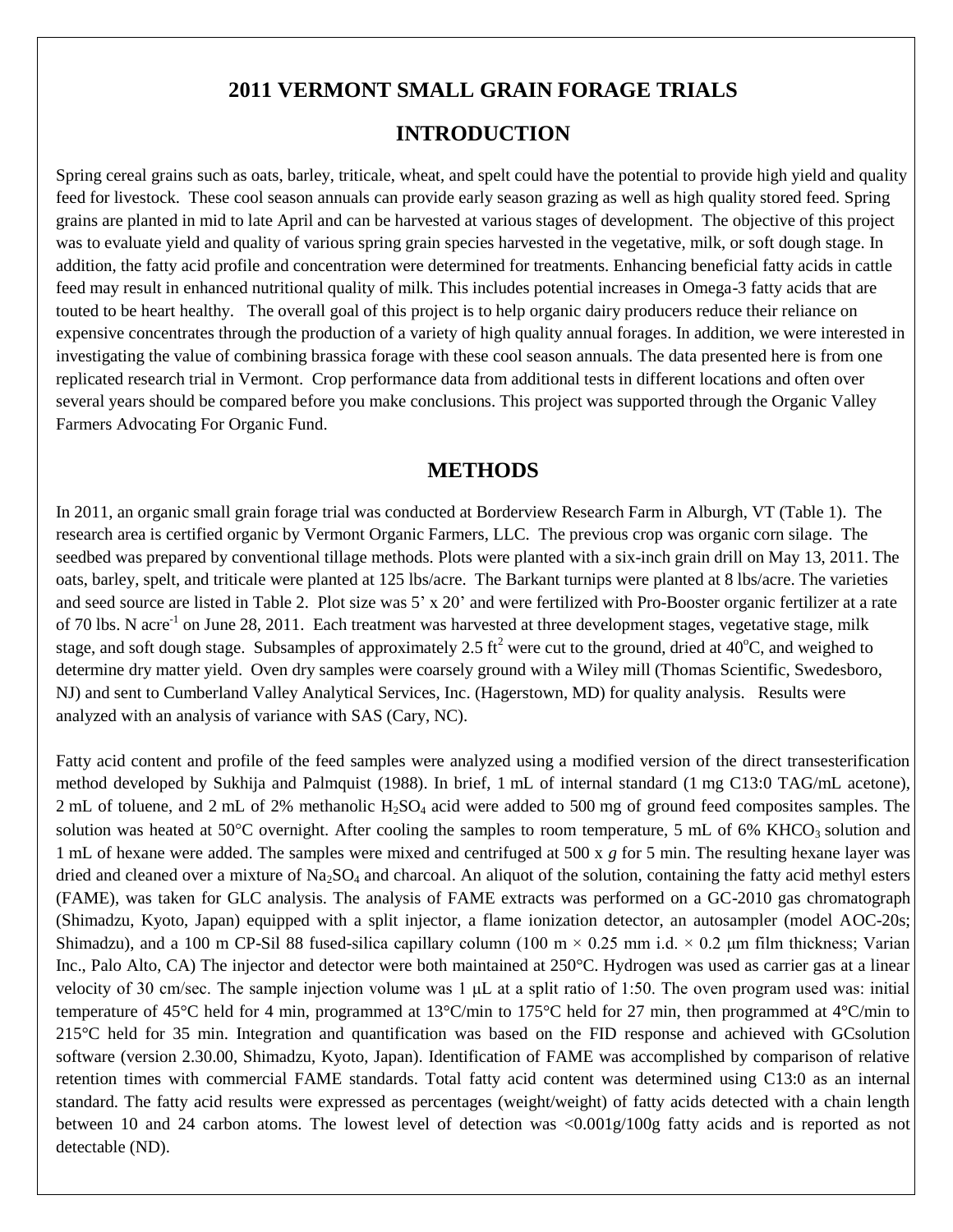#### **Table 1. General plot management.**

| <b>Trial Information</b> | <b>Borderview Farm, Alburgh, VT</b>    |
|--------------------------|----------------------------------------|
| Soil type                | Benson rocky silt loam                 |
| Previous crop            | Corn silage                            |
| Row width (in.)          | 6                                      |
| Planting date            | $13-May$                               |
| Harvest dates:           |                                        |
| Vegetative               | $27$ -June                             |
| Milk                     | 13-July (Barley)                       |
|                          | 14-July (Wheat                         |
|                          | 25-July (Spelt, Oats, Triticale)       |
| Soft Dough               | 26-July (Barley and Wheat)             |
|                          | 8-August (Spelt, Oats, Triticale)      |
|                          |                                        |
| Seeding rate             | 125 lbs/acre                           |
| Tillage methods          | Mold board plow, disk, and spike tooth |
|                          | harrow                                 |
| Fertilizer applications  | ProBooster 70 lbs. N/acre on 28-June   |

### **SILAGE QUALITY**

Silage quality was analyzed by Cumberland Valley Analytical Forage Laboratory in Hagerstown, Maryland. Plot samples were dried, ground and analyzed for crude protein (CP), acid detergent fiber (ADF), neutral detergent fiber (NDF), and various other nutrients. The Nonstructural Carbohydrates (NSC) and Total Digestible Nutrients (TDN) were calculated from forage analysis data. Performance indices such as Net Energy Lactation (NEL) were calculated to determine forage value. Mixtures of true proteins, composed of amino acids, and nonprotein nitrogen make up the crude protein (CP) content of forages. The bulky characteristics of forage come from fiber. Forage feeding values are negatively associated with fiber since the less digestible portions of the plant are contained in the fiber fraction. The detergent fiber analysis system separates forages into two parts: cell contents, which include sugars, starches, proteins, non-protein nitrogen, fats and other highly digestible compounds; and the less digestible components found in the fiber fraction. The total fiber content of forage is contained in the neutral detergent fiber (NDF). Chemically, this fraction includes cellulose, hemicellulose, and lignin. Recently, forage testing laboratories have begun to evaluate forages for NDF digestibility. Evaluation of forages and other feedstuffs for NDF digestibility is being conducted to aid prediction of feed energy content and animal performance. Research has demonstrated that lactating dairy cows will eat more dry matter and produce more milk when fed forages with optimum NDF digestibility. Forages with increased NDF digestibility (dNDF) will result in higher energy values, and perhaps more importantly, increased forage intakes. Forage NDF digestibility can range from 20 – 80%. The NSC or nonfiber carbohydrates (NFC) include starch, sugars, and pectins.

| <b>Type</b>   | <b>Variety</b>            | <b>Company</b>    |
|---------------|---------------------------|-------------------|
| Forage Oats   | Everleaf                  | King's AgriSeeds  |
| <b>Barley</b> | Robust                    | Lakeview Organics |
| Wheat         | <b>AC</b> Barrie          | SeCan             |
| Triticale     | Tritical <sup>®</sup> 718 | King's AgriSeeds  |
| Spelt         | <b>VNS</b>                | Lakeview Organics |
| Forage Turnip | <b>Barkant</b>            | Barenbrug         |
| <b>TTTC</b>   |                           |                   |

 **Table 2. Spring cereal grain and turnip variety and source.**

VNS – variety not stated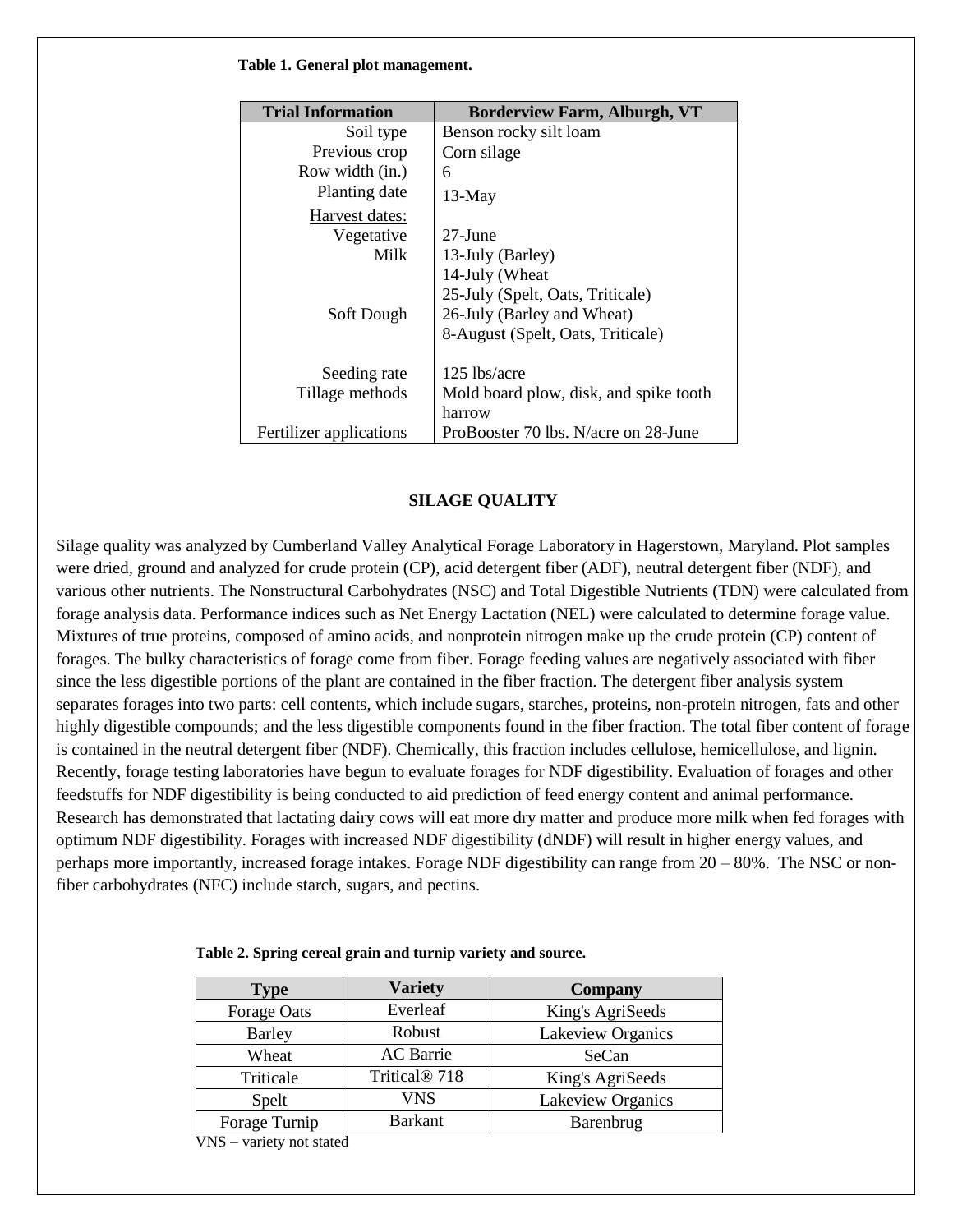### **LEAST SIGNIFICANT DIFFERENCE (LSD)**

Variations in yield and quality can occur because of variations in genetics, soil, weather, and other growing conditions. Statistical analysis makes it possible to determine, whether a difference among varieties is real or whether it might have occurred due to other variations in the field. At the bottom of each table a LSD value is presented for each variable (i.e. yield). Least Significant differences (LSD's) at the 10% level of probability are shown. Where the difference between two treatments within a column is equal to or greater than the LSD value at the bottom of the column, you can be sure in 9 out of 10 chances that there is a real difference between the two varieties. Treatments that were not significantly lower in performance than the highest value in a particular column are indicated with an asterisk. In the example below A is significantly different from C but not from B. The difference between A and B is equal to 1.5 which is less than the LSD value of 2.0. This means that these varieties did not differ in yield. The difference between A and C is equal to 3.0 which is greater than the LSD value of 2.0. This means that the yields of these varieties were significantly different from one another. The asterisk indicates that B was not significantly lower than the top yielding variety.

| <b>Variety</b> | Yield  |
|----------------|--------|
| A              | 6.0    |
| B              | $7.5*$ |
| 0              | ዓ በ*   |
| LSD            | 2.0    |

## **RESULTS AND DISCUSSION**

Seasonal precipitation and temperature recorded at a weather station in close in proximity to Alburgh, VT is reported in Table 3. This season started off with above average rain in April and May. This delayed cereal grain planting into mid-May. Ideally planting would have been completed by April. Precipitation was below average during each harvest date.

| South Hero (Alburgh)          | May  | June | July    | August  |
|-------------------------------|------|------|---------|---------|
| Average Temperature (F)       | 58.7 | 67.1 | 74.4    | 70.4    |
| Departure from Normal         | 2.1  | 1.3  | 3.3     | 1.6     |
|                               |      |      |         |         |
| Precipitation (inches)        | 8.67 | 3.52 | 3.68    | 10.23   |
| Departure from Normal         | 5.35 | 0.09 | $-0.29$ | 6.38    |
|                               |      |      |         |         |
| Growing Degree Days (base 32) | 826  | 1088 | 1314    | 1121    |
| Departure from Normal         | 63.6 | 74.1 | 104     | $-26.3$ |

**Table 3. Seasonal weather data collected near Alburgh, VT 2011.**

\* Historical averages are for 30 years of data (1971-2000)

#### **Harvest Stage x Grain Species Interaction**

For each parameter reported, there was a significant grain species by harvest stage interaction. This indicates that grain species did not perform the same across harvest stages. Yield increased for each treatment with later harvest stages except for spelt and triticale, where yield decreased from milk to soft dough. We would expect yield to increase as plants become more mature. A decline in yield may be attributed to drought conditions experienced in the summer months. Crude protein decreased with later harvest stages, except for barley and wheat, where protein levels stayed level from milk to soft dough. Fiber concentrations (ADF and NDF) were lowest during the vegetative stage for all the treatments except barley and wheat, where the lowest levels were seen in soft dough. This may be due to faster maturation of barley and wheat. These species may have been further along with fully developed grains when the treatments were sampled, which increased the overall quality.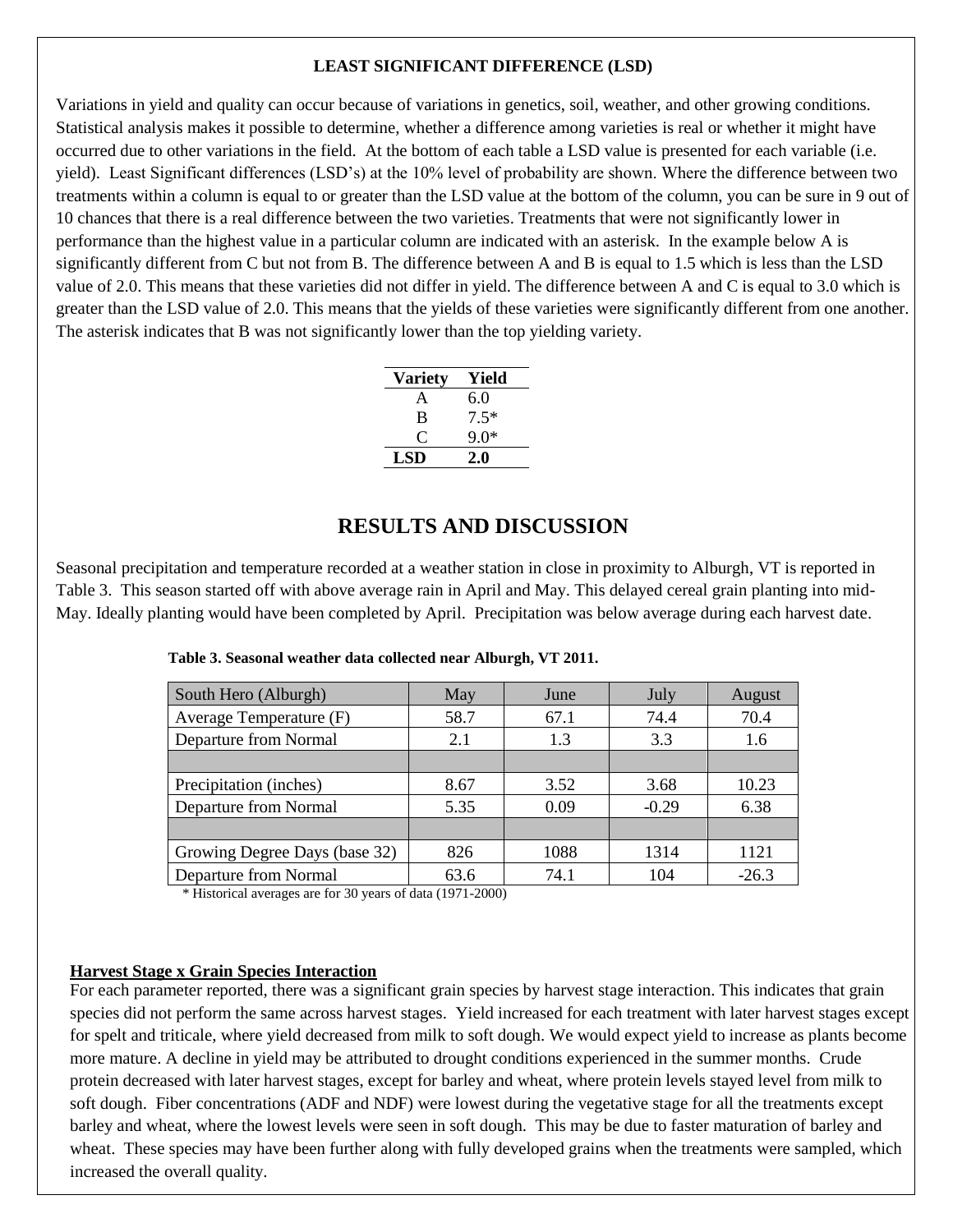## **Harvest Stage**

Comparing treatments across harvest stage, forage yields were greatest 4396 lbs dry matter acre<sup>-1</sup>, when harvested at soft dough (Table 4). Protein levels were highest during the vegetative stage. The lowest ADF levels were seen from the soft dough and vegetative harvest. Fiber content generally increases as plants mature but the formation of starch in the soft dough harvested grains may dilute the fiber content. The fiber digestibility (dNDF) was highest in the vegetative stage. The nonstructural carbohydrates were highest in the soft dough stage again a result of grain fill in the heads. There was no difference in the NeL (Mcal/lb) between vegetative and soft dough harvested forages. The additional starch from grain formation improves the overall quality of cereal grains harvested in the soft dough stage.

|              | Moisture | Yield    | CP   | ADF     | <b>NDF</b> | dNDF | TDN  | <b>NeL</b> | <b>NSC</b> |
|--------------|----------|----------|------|---------|------------|------|------|------------|------------|
| <b>Stage</b> | %        | lbs/acre | $\%$ | $\%$    | %          | $\%$ | $\%$ | Mcal/lb    | %          |
| Vegetative   | 81.7     | 1409     | 14.1 | $30.9*$ | 50.2       | 68.8 | 63.7 | $0.658*$   | 14.6       |
| Milk         | 65.0     | 3724     | 10.7 | 33.8    | 56.5       | 48.7 | 61.6 | 0.635      | 17.1       |
| Soft Dough   | 51.7     | 4396     | 10.0 | $30.7*$ | 55.0       | 45.2 | 62.9 | $0.650*$   | $21.1*$    |
| Trial Mean   | 66.1     | 3176     | 11.6 | 31.8    | 53.9       | 54.2 | 62.7 | 0.647      | 17.6       |
| LSD(0.10)    | .70      | 367      | 0.48 | 1.25    | .76        | 1.35 | 0.77 | 0.0087     | 0.99       |

**Table 4. Cereal grain yield and quality compared across harvest stages.**

\* Varieties with an asterisk indicate that it was not significantly different than the top performer (in bold).

The forage fatty acid (FA) profile and concentrations varied significantly depending on the stage of harvest (Table 5). Amounts of the FA Linolenic acid (C18:3, an omega 3 FA) in the forage decreased markedly with maturation from 51.8% of FA at the vegetative harvest down to 8.3% at the soft dough harvest. Another main poly-unsaturated fatty acid, Linoleic (C18:2, an omega 6 FA) increased in the forage from 16.5% at vegetative harvest to 46.2% at the soft dough harvest. Interestingly, mono-unsaturated fatty acids (MUFAs) also increased from 3.3% at the vegetative stage to 18.8% of FA at the soft dough stage. The ratio of omega 6 to omega 3 FA was the lowest (0.32) and presumably the most favorable (as a lower ratio is more favorable for human diets) during the vegetative stage.

**Table 5. Average forage fatty acid profile (%- in grey) and concentration (mg g-1 -in white) at three harvest stages.**

|                                    | Vegetative | Milk    | <b>Soft Dough</b> | <b>Trial mean</b> | <b>LSD</b> |
|------------------------------------|------------|---------|-------------------|-------------------|------------|
| <b>SFA</b> (%)                     | $28.1*$    | $28.1*$ | 26.6              | 27.6              | 0.8242     |
| $SFA (mg g-1)$                     | $4.9*$     | 4.3     | $5.0*$            | 4.7               | 0.3308     |
| C16(%)                             | 20.2       | $21.3*$ | 20.7              | 20.7              | 0.5098     |
| $C16$ (mg g <sup>-1</sup> )        | 3.5        | 3.3     | $3.9*$            | 3.6               | 0.2642     |
| MUFA (%)                           | 3.3        | 13.1    | 18.8*             | 11.7              | 1.9973     |
| MUFA $(mg g^{-1})$                 | 0.6        | 2.4     | $4.0*$            | 2.3               | 0.6641     |
| PUFA $(%)$                         | 68.6*      | 58.8    | 54.6              | 60.7              | 1.5819     |
| PUFA $(mg g^{-1})$                 | $12.3*$    | 9.1     | 10.4              | 10.6              | 0.7985     |
| $C18:2$ LA $(\%)$                  | 16.5       | 32.2    | $46.2*$           | 31.6              | 1.2646     |
| C18:2 LA $(mg g-1)$                | 2.9        | 5.2     | $8.9*$            | 5.7               | 0.6811     |
| $C18:3$ LNA $(\% )$                | $51.8*$    | 26.5    | 8.3               | 28.8              | 1.9043     |
| C18:3 LNA $(mg g-1)$               | $9.3*$     | 4.0     | 1.5               | 4.9               | 0.3878     |
| Omega $3$ FA $(%)$                 | 51.9*      | 26.5    | 8.3               | 28.9              | 1.9077     |
| Omega $3$ FA (mg g <sup>-1</sup> ) | $9.4*$     | 4.0     | 1.5               | 4.9               | 0.3878     |
| Omega 6 FA (%)                     | 16.7       | 32.3    | $46.3*$           | 31.7              | 1.2628     |
| Omega 6 FA $(mg g-1)$              | 3.0        | 5.2     | $8.9*$            | 5.7               | 0.6812     |
| Total FA $(mg g-1)$                | 17.8*      | 15.8    | $19.4*$           | 17.6              | 1.6543     |
| Ratio Omega 6:                     |            |         |                   |                   |            |
| Omega 3 FA                         | 0.3        | 1.3     | $6.0*$            | 2.5               | 0.3892     |

*SFA Saturated Fatty Acids, MUFA mono-unsaturated fatty acids, PUFA poly-unsaturated fatty acids, LA linoleic acid, LNA linolenic acid.* \* Varieties with an asterisk indicate that it was not significantly different than the top performer in row.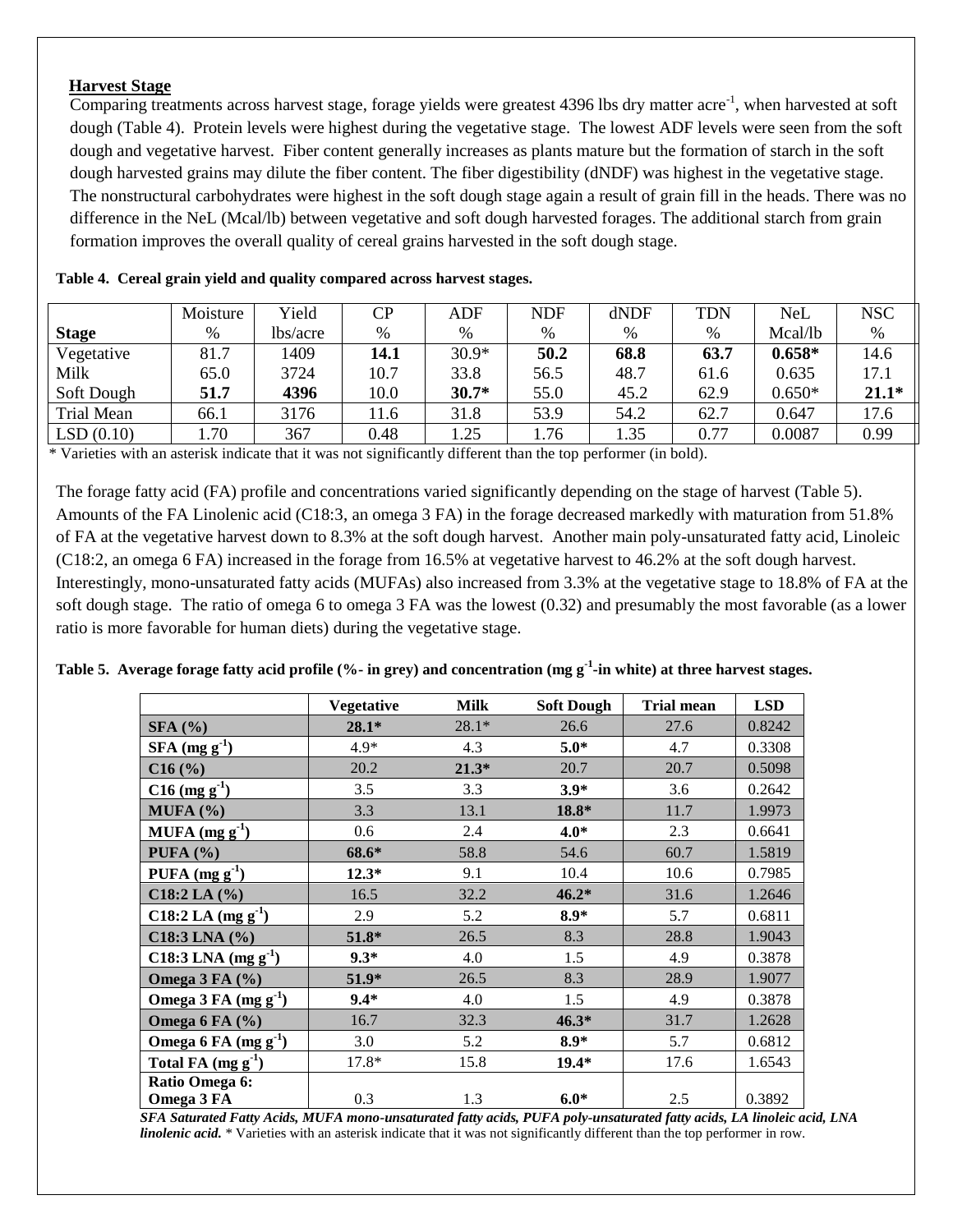### **Grain Species**

Comparing treatments across species, forage oats yielded the highest at 4657 lbs dry matter acre<sup>-1</sup> (Table 6). Triticale, wheat, and spelt had the highest crude protein levels, between 11.6-12.3%. The barley treatments had the lowest ADF levels and the highest total digestible nutrients (TDN), net energy of lactation (NEL), and non-structural carbohydrates (NSC). Fiber digestibility (dNDF) was greatest for the oat treatments. The addition of turnip into the seeding did not appear to impact quality. Overall, yields were similar or lower when turnips were added to the mix. A higher proportion of turnips may have resulted in higher CP and less fiber concentration but would also further decrease dry matter yields. Future work on seed mixes would help us better understand if this combination of forages is viable for the dairy community.

|                             | Moisture | Yield    | CP      | ADF     | <b>NDF</b> | dNDF  | <b>TDN</b>    | NeL      | <b>NSC</b> |
|-----------------------------|----------|----------|---------|---------|------------|-------|---------------|----------|------------|
| <b>Treatment</b>            | $\%$     | lbs/acre | %       | %       | %          | %     | $\frac{0}{0}$ | Mcal/lb  | $\%$       |
| Barley                      | 66.9     | 3668     | 11.1    | $28.0*$ | 51.5       | 54.1  | $64.5*$       | $0.667*$ | $20.4*$    |
| Barley and Turnip           | 64.9     | 3661     | 10.7    | $27.4*$ | 51.1       | 54.4  | $65.2*$       | $0.676*$ | $21.6*$    |
| <b>Oats</b>                 | $72.1*$  | 4657     | 11.1    | 33.5    | 55.5       | 58.9* | 62.8          | 0.651    | 14.8       |
| Oats and Turnip             | $69.6*$  | 3465     | 10.7    | 32.7    | 54.3       | 58.3* | 63.5          | 0.658    | 16.7       |
| Spelt                       | 66.0     | 2508     | $11.6*$ | 33.6    | 55.5       | 53.2  | 61.5          | 0.635    | 16.3       |
| Spelt and Turnip            | 63.9     | 2490     | $12.1*$ | 33.6    | 54.9       | 54.1  | 61.6          | 0.633    | 16.3       |
| Triticale                   | 64.1     | 2932     | $12.0*$ | 33.1    | 55.7       | 53.4  | 61.6          | 0.634    | 16.0       |
| <b>Triticale and Turnip</b> | 66.8     | 3032     | $12.3*$ | 32.0    | 54.1       | 52.6  | 62.0          | 0.638    | 16.6       |
| Wheat                       | 63.5     | 2587     | $12.1*$ | 31.9    | 52.7       | 51.8  | 62.1          | 0.641    | 18.7       |
| Wheat and Turnip            | 63.6     | 2761     | $12.0*$ | 31.8    | 53.7       | 51.3  | 62.3          | 0.642    | 18.6       |
| <b>Overall Mean</b>         | 66.1     | 3176     | 11.6    | 31.8    | 53.9       | 54.2  | 62.7          | 0.647    | 17.6       |
| Treatment LSD $(0.10)$      | 3.11     | 670      | 0.87    | 2.28    | <b>NS</b>  | 2.47  | 1.40          | 0.0159   | 1.79       |

#### **Table 6. Cereal grain yield and quality compared across species.**

\* Varieties with an asterisk indicate that it was not significantly different than the top performer (in bold). NS - None of the varieties were significantly different from one another.

The grain species had a significant impact on the forage FA profile and concentrations when results were averaged across harvest stages (Table 7). Triticale and spelt had the highest concentrations of linolenic acid, C18:3 of any forage species  $(6.22 \text{ and } 5.22 \text{ mg g}^{-1}$  respectively). Because LNA is the main Omega 3 FA, triticale and spelt also had the highest concentrations of Omega 3 FAs. Total concentrations of FAs were highest in oats-21.86 mg  $g^{-1}$ , but the lowest ratio of Omega 6 to Omega 3 FA was seen in spelt and triticale.

#### **Table 7. Average forage fatty acid profile (%- in grey) and concentration (mg g-1 -in white) of spring grains with or without turnip.**

|                             |         | <b>Barley</b> |         | Oats    |         | Spelt   |         | Trit    |         | Wheat   |       |            |
|-----------------------------|---------|---------------|---------|---------|---------|---------|---------|---------|---------|---------|-------|------------|
|                             |         | and           |         | and     |         | and     |         | and     |         | and     | Trial |            |
|                             | Barley  | Turnip        | Oats    | Turnip  | Spelt   | Turnip  | Trit    | Turnip  | Wheat   | Turnip  | Mean  | <b>LSD</b> |
| SFA(%)                      | 28.0    | 27.9          | 28.0    | 27.7    | 28.0    | 27.9    | 26.4    | 27.6    | 27.2    | 27.6    | 27.6  | <b>NS</b>  |
| $SFA$ (mg g <sup>-1</sup> ) | 4.60    | 4.9           | $5.9*$  | $5.3*$  | 4.40    | 4.90    | 4.50    | 4.70    | 3.90    | 4.1     | 4.70  | 0.604      |
| C16(%)                      | 21.0    | 21.0          | 20.9    | 20.9    | 20.9    | 20.8    | 19.7    | 20.5    | 20.7    | 21.0    | 20.7  | <b>NS</b>  |
| $C16$ (mg g <sup>-1</sup> ) | 3.50    | 3.7           | $4.4*$  | $4.1*$  | 3.30    | 3.70    | 3.30    | 3.50    | 3.00    | 3.1     | 3.60  | 0.482      |
| MUFA (%)                    | 11.4    | 11.7          | 16.2    | 13.8    | 10.8    | 11.4    | 10.5    | 10.9    | 10.8    | 9.9     | 11.7  | <b>NS</b>  |
| $MUPA (mg g-1)$             | 2.10    | 2.30          | $4.10*$ | $3.40*$ | 1.70    | 2.10    | 1.80    | 2.30    | 1.80    | 1.50    | 2.30  | 1.21       |
| PUFA $(%)$                  | $60.7*$ | $60.4*$       | 55.8    | 58.6    | $61.2*$ | $60.8*$ | $63.1*$ | $61.5*$ | $62.0*$ | $62.5*$ | 60.7  | 2.89       |
| PUFA $(mg g^{-1})$          | 10.1    | $10.8*$       | $11.9*$ | $11.4*$ | 10.0    | $11.0*$ | $11.5*$ | $10.7*$ | 9.00    | 9.60    | 10.6  | 1.45       |
| $C18:2$ LA $(\% )$          | $32.0*$ | $34.0*$       | 29.6    | 30.7    | 31.2    | 29.9    | 31.7    | 30.2    | 32.9*   | $34.1*$ | 31.6  | 2.31       |
| <b>C18:2 LA</b>             | $5.70*$ | $6.50*$       | $6.80*$ | $6.50*$ | 4.80    | 5.50    | 5.30    | 5.30    | 4.90    | 5.30    | 5.70  | 1.24       |
| $C18:3$ LNA $(%)$           | 28.5    | 26.3          | 26.0    | 27.7    | 29.8    | 30.7    | 31.2    | 31.1    | 28.9    | 28.2    | 28.8  | <b>NS</b>  |
| <b>C18:3 LNA</b>            | 4.40    | 4.20          | 5.10    | 4.90    | 5.20    | $5.50*$ | $6.20*$ | 5.30    | 4.00    | 4.30    | 4.90  | 0.708      |
| Omega $3$ $(\frac{9}{6})$   | 28.6    | 26.3          | 26.1    | 27.8    | 29.9    | 30.8    | 31.3    | 31.2    | 29.0    | 28.3    | 28.9  | <b>NS</b>  |
| Omega $3 \text{ (mg g}^1)$  | 4.40    | 4.20          | 5.10    | 4.90    | 5.20    | $5.50*$ | $6.20*$ | 5.30    | 4.10    | 4.30    | 4.90  | 0.708      |
| Omega $6$ (%)               | $32.1*$ | $34.1*$       | 29.7    | 30.8    | 31.3    | 30.0    | 31.8    | 30.3    | $33.1*$ | $34.2*$ | 31.7  | 2.31       |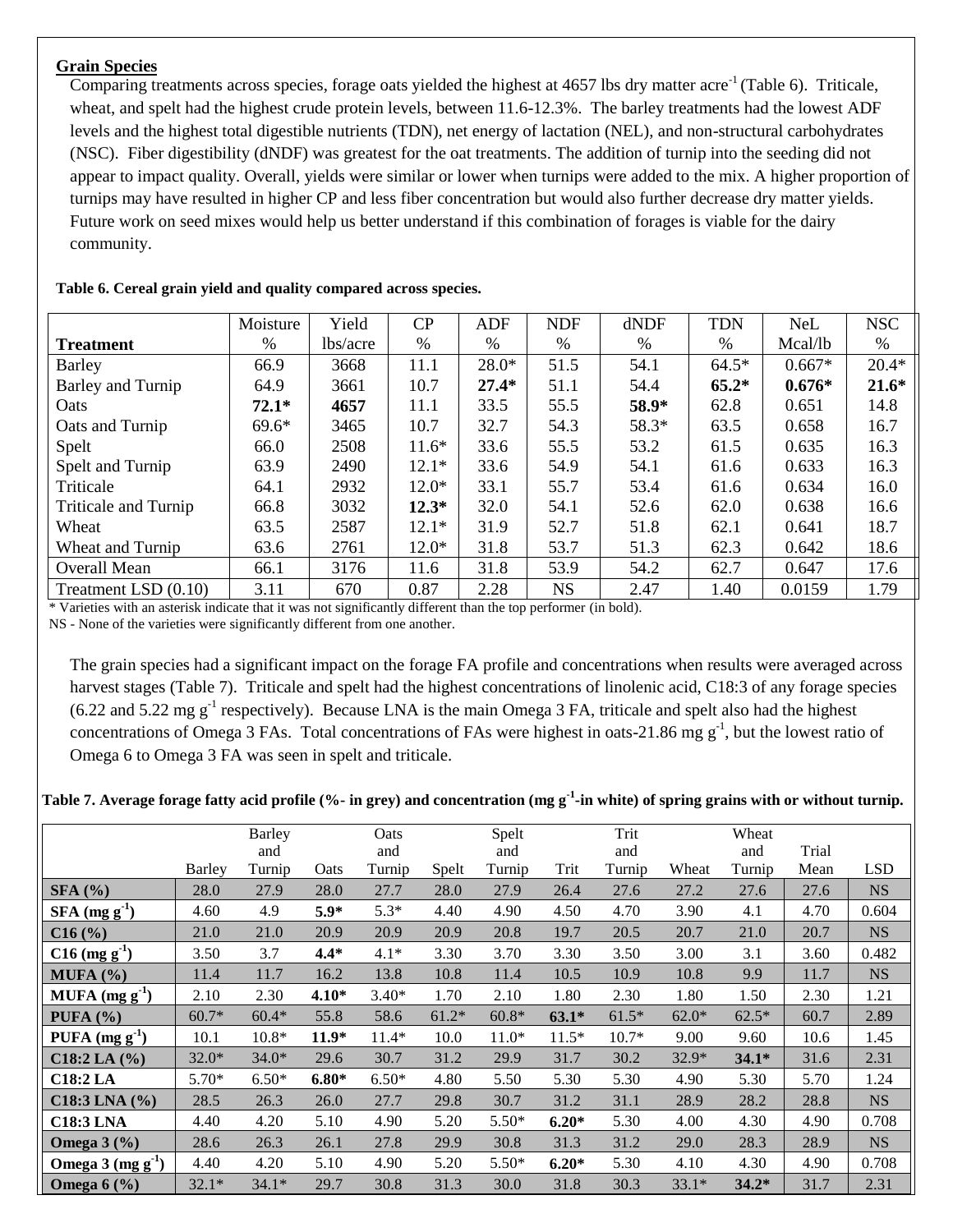| Omega 6 $(mg g-1)$                                                                                                                    | 5.80*   | $6.60*$ | $6.90*$ | $6.50*$ | 4.80 | 5.50 | 5.30 | 5.30 | 5.00 | 5.30 | 5.70         |       |
|---------------------------------------------------------------------------------------------------------------------------------------|---------|---------|---------|---------|------|------|------|------|------|------|--------------|-------|
| Total FA $(mg g-1)$                                                                                                                   | 16.9    | 18.0    | $21.9*$ | $20.2*$ | 16.2 | 18.0 |      | 17.6 | 14.7 | 5.3  | $\mathbf{7}$ | 0.020 |
| <b>Ratio Omega</b>                                                                                                                    |         |         |         |         |      |      |      |      |      |      |              |       |
| 6:Omega 3 FA                                                                                                                          | $2.80*$ | $3.20*$ | $3.02*$ | $3.22*$ | 2.09 | 2.09 | 2.14 | 2.32 | 2.40 | 2.65 | 2.59         |       |
| SFA Saturated Fatty Acids, MUFA mono-unsaturated fatty acids, PUFA poly-unsaturated fatty acids, LA linoleic acid, LNA linolenic acid |         |         |         |         |      |      |      |      |      |      |              |       |

\* Varieties with an asterisk indicate that it was not significantly different than the top performer in row (in bold).

### **Vegetative Stage Harvest**

The vegetative stage harvest was to document the value of small grains as a potential early season grazing crop. The addition of turnip to the small grains had no statistical effect on the yield and quality parameters. At the vegetative stage harvest, the highest yielding treatments were barley + turnip (2294 lbs dry matter acre<sup>-1</sup>), wheat, and barley (Table 8 and Figure 1). Barley is the fastest maturing spring grain and some of the yield differences in the vegetative stage may be due the advanced barley maturity. Triticale and spelt had the highest protein levels, over 15% concentration. Oats and triticale had the lowest ADF (Figure 2). ADF indicates the percent of highly indigestible plant material and values under 35% are desirable. The wheat treatments had the lowest digestible NDF values, whereas the oat treatments had the highest total digestible nutrients (TDN) and net energy of lactation (NeL) levels.

|  |  |  |  | Table 8. Cereal grain yield and quality when harvested in the vegetative stage, June 27, 2011. |
|--|--|--|--|------------------------------------------------------------------------------------------------|
|--|--|--|--|------------------------------------------------------------------------------------------------|

|                             | Moisture  | Yield                    | CP      | <b>ADF</b> | <b>NDF</b> | dNDF    | <b>TDN</b> | <b>NeL</b> | <b>NSC</b> |
|-----------------------------|-----------|--------------------------|---------|------------|------------|---------|------------|------------|------------|
| <b>Vegetative stage</b>     | $\%$      | $lbs$ acre <sup>-1</sup> | %       | %          | %          | %       | $\%$       | Mcal/lb    | $\%$       |
| <b>Barley</b>               | 83.3      | 1920*                    | 12.7    | 33.0       | 56.3       | 63.5    | 62.3       | 0.640      | 13.6       |
| Barley and Turnip           | 79.4      | 2294*                    | 12.4    | 33.1       | 56.7       | 63.7    | 62.6       | 0.648      | 14.0       |
| Oats                        | 84.8      | 1417                     | 13.4    | $28.4*$    | $46.1*$    | $78.2*$ | 66.6*      | $0.693*$   | 15.1       |
| Oats and Turnip             | 84.4      | 1452                     | 13.3    | $28.3*$    | $45.1*$    | $77.7*$ | $66.1*$    | $0.685*$   | 15.6       |
| Spelt                       | 81.5      | 1220                     | $15.2*$ | 30.7       | 48.3       | 69.3    | 63.3       | 0.658      | 14.3       |
| Spelt and Turnip            | 80.3      | 976                      | $15.5*$ | 30.8       | 48.3       | 70.1    | 63.4       | 0.655      | 14.2       |
| Triticale                   | 81.8      | 682                      | $16.1*$ | $29.1*$    | 47.5       | 72.0    | 64.7       | 0.668      | 14.7       |
| <b>Triticale and Turnip</b> | 81.5      | 1195                     | $15.3*$ | $29.3*$    | $46.0*$    | 70.0    | 64.0       | 0.663      | 15.2       |
| Wheat                       | 80.5      | 1692*                    | 13.7    | 33.2       | 53.1       | 62.2    | 61.7       | 0.635      | 14.3       |
| Wheat and Turnip            | 79.8      | 1237                     | 13.2    | 33.1       | 54.9       | 61.2    | 62.0       | 0.638      | 14.7       |
| Veg. Stage Mean             | 81.7      | 1409                     | 14.1    | 30.9       | 50.2       | 68.8    | 63.7       | 0.658      | 14.6       |
| Treatment LSD (0.10)        | <b>NS</b> | 610.4                    | 1.50    | 1.25       | 1.83       | 1.87    | 1.27       | 0.0145     | <b>NS</b>  |

\* Varieties with an asterisk indicate that it was not significantly different than the top performer in column (in bold).

NS - None of the varieties were significantly different from one another.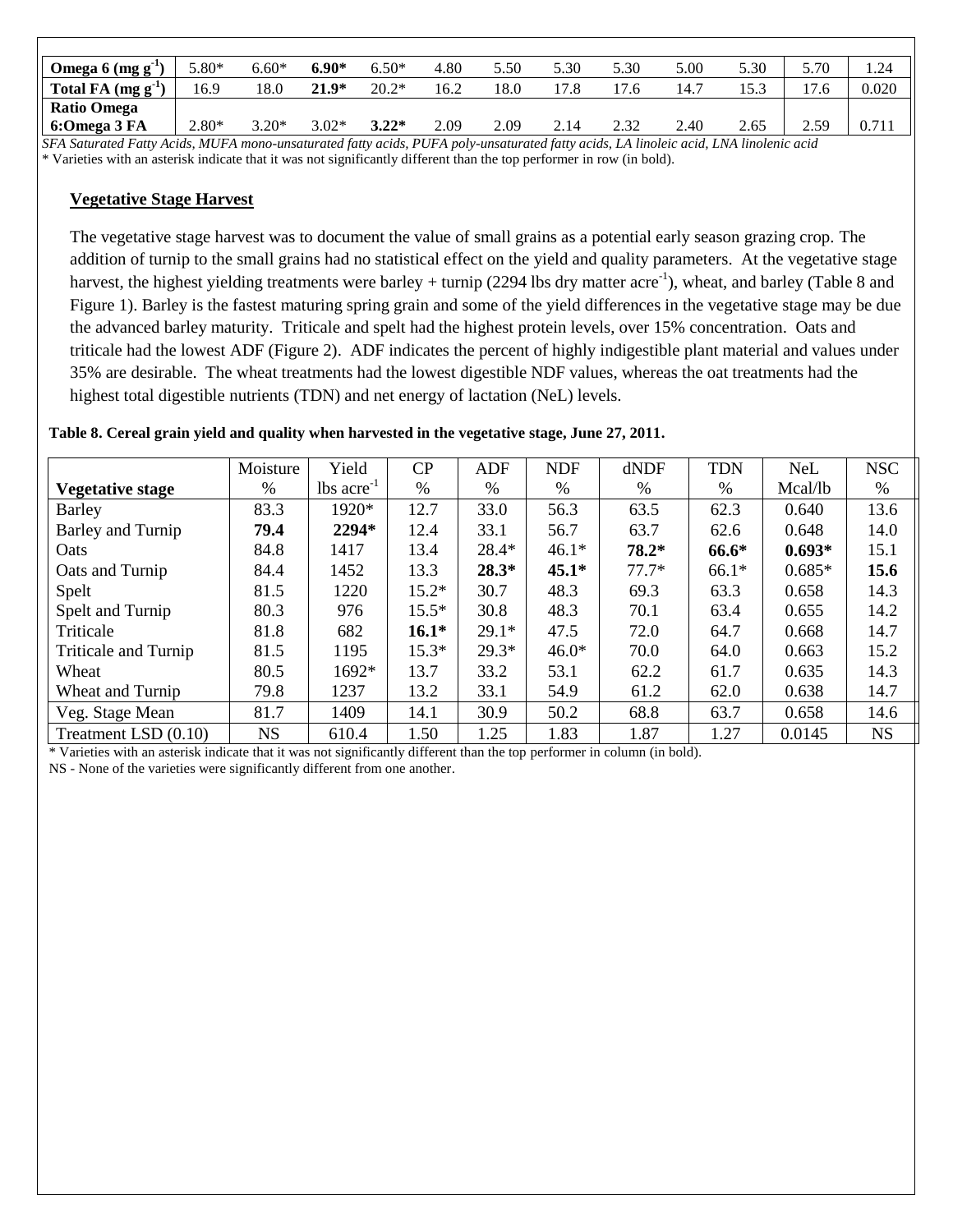

**Figure 1. Yield and protein of small grain forage and small grain/brassica mixtures harvested in the vegetative stage.** *\*Treatments with the same letter did not differ significantly.*



**Figure 2. Neutral detergent fiber (NDF), acid detergent fiber (ADF), and non-structural carbohydrate (NSC) concentration of small grain forage harvested in the vegetative stage.** *\*Treatments with the same letter did not differ significantly.*

During the vegetative stage, the FA profile of linolenic acid, C18:3 averaged 51.8% (Table 9; Figure 7). Triticale and spelt had the greatest concentrations of Omega 3 FA, 13.6 and 10.4 mg  $g^{-1}$  respectively. Interestingly, total concentrations of FA in the triticale (23.5 mg  $g^{-1}$ ) were much higher than any other treatments. Spelt and turnip had the second highest concentrations of total FA (19.4 mg  $g^{-1}$ ). The lowest ratio of Omega 6 to Omega 3 FA was seen with the triticale and spelt treatments.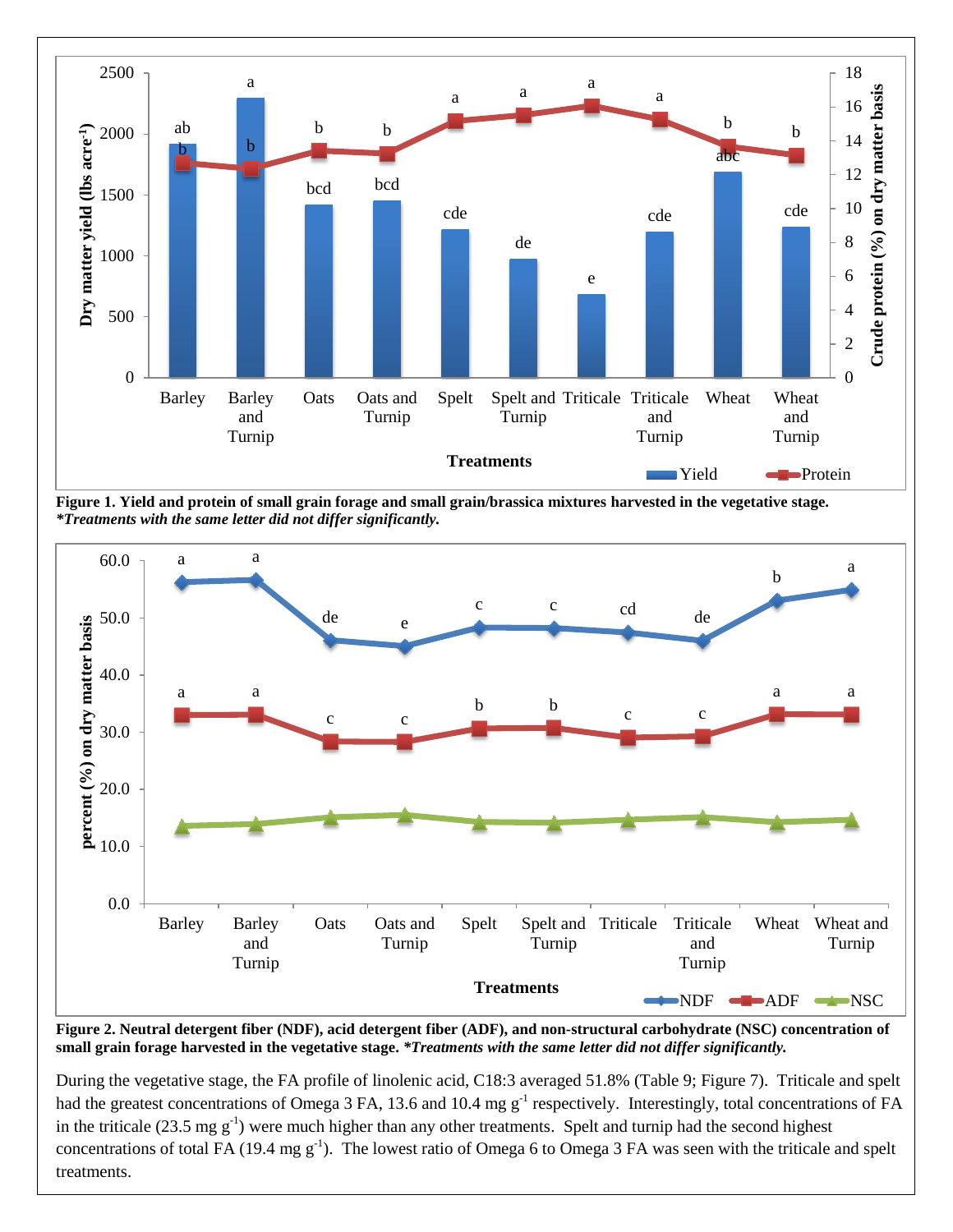### **Table 9. Vegetative stage fatty acid profile (% in grey) and concentration (mg g-1 in white).**

|                                                           |               |               |         |         |        |        |         | Trit    |       | Wheat   |       |             |
|-----------------------------------------------------------|---------------|---------------|---------|---------|--------|--------|---------|---------|-------|---------|-------|-------------|
|                                                           |               | <b>Barley</b> |         | Oats    |        | Spelt  |         |         |       |         |       |             |
|                                                           |               | and           |         | and     |        | and    |         | and     |       | and     | Stage |             |
|                                                           | <b>Barley</b> | Turnip        | Oats    | Turnip  | Spelt  | Turnip | Trit    | Turnip  | Wheat | Turnip  | Mean  | <b>LSD</b>  |
| <b>SFA</b> (%)                                            | 29.8*         | $30.3*$       | $30.4*$ | $30.0*$ | 28.1   | 27.5   | 23.1    | 26.1    | 28.2  | 28.0    | 28.1  | 2.2328      |
| SFA (mg g <sup>1</sup> )                                  | 4.3           | 4.5           | $5.6*$  | $5.7*$  | $5.2*$ | $5.2*$ | $5.4*$  | 4.7     | 3.8   | 4.3     | 4.9   | 0.5223      |
| C16(%)                                                    | $20.9*$       | $21.3*$       | $22.2*$ | $21.6*$ | 20.1   | 19.6   | 16.8    | 18.9    | 20.3  | 20.4    | 20.2  | 1.3522      |
| CI6 (mg g <sup>1</sup> )                                  | 3.0           | 3.2           | $4.1*$  | $4.1*$  | $3.7*$ | $3.7*$ | $3.9*$  | 3.4     | 2.8   | 3.2     | 3.5   | 0.4023      |
| MUFA (%)                                                  | $4.3*$        | $4.7*$        | 3.1     | $3.6*$  | 2.4    | 2.6    | 3.3     | 2.5     | 3.0   | 3.3     | 3.3   | 1.1381      |
| MUFA $(mg g-1)$                                           | $0.6*$        | $0.7*$        | $0.6*$  | $0.7*$  | 0.5    | 0.5    | $0.8*$  | 0.4     | 0.4   | 0.5     | 0.6   | $_{\rm NS}$ |
| PUFA (%)                                                  | 66.0          | 64.9          | 66.5    | 66.4    | 69.5   | 70.0   | $73.5*$ | $71.4*$ | 68.8  | 68.7    | 68.6  | 2.4181      |
| $\left  \text{PUFA} \left( \text{mg g}^1 \right) \right $ | 9.8           | 9.9           | 12.7    | 12.8    | 13.2   | 13.7   | $17.4*$ | 13.2    | 9.6   | 10.8    | 12.3  | 2.2970      |
| $C18:2$ LA $(\%)$                                         | 16.2          | 16.5          | 17.3    | 17.3    | 14.6   | 15.0   | 15.8    | 14.5    | 18.3* | $19.6*$ | 16.5  | 1.5633      |
| C18:2 LA $(mg g-1)$                                       | 2.4           | 2.5           | $3.3*$  | $3.3*$  | 2.8    | 2.9    | $3.8*$  | 2.7     | 2.6   | 3.1     | 2.9   | 0.5983      |
| $C18:3$ LNA $(\%)$                                        | 49.4          | 48.2          | 48.9    | 48.7    | 54.7*  | 54.8*  | 57.6*   | 56.7*   | 50.2  | 48.7    | 51.8  | 3.4153      |
| $C18:3$ LNA (mg g <sup>-1</sup> )                         | 7.3           | 7.3           | 9.4     | 9.4     | 10.4   | 10.7   | $13.5*$ | 10.5    | 7.0   | 7.7     | 9.3   | 1.8856      |
| Omega $3$ (%)                                             | 49.5          | 48.3          | 49.1    | 49.0    | 54.8*  | 54.9*  | $57.7*$ | 56.8*   | 50.3  | 48.8    | 51.9  | 3.3915      |
| Omega 3                                                   |               |               |         |         |        |        |         |         |       |         |       |             |
| $(mg g-1)$                                                | 7.3           | 7.3           | 9.4     | 9.5     | 10.4   | 10.7   | $13.6*$ | 10.5    | 7.0   | 7.7     | 9.4   | 1.8865      |
| Omega $6$ $\frac{6}{6}$                                   | 16.4          | 16.6          | 17.4    | 17.4    | 14.7   | 15.1   | 15.9    | 14.6    | 18.6* | $19.9*$ | 16.7  | 1.5636      |
| Omega 6                                                   |               |               |         |         |        |        |         |         |       |         |       |             |
| $\left(\text{mg g}^1\right)$                              | 2.4           | 2.5           | $3.3*$  | $3.4*$  | 2.8    | 2.9    | $3.8*$  | 2.7     | 2.6   | 3.1     | 3.0   | 0.6004      |
| Total FA $(mg g-1)$                                       | 14.7          | 15.1          | 18.8    | 19.2    | 18.9   | 19.4   | $23.5*$ | 18.4    | 13.8  | 15.7    | 17.8  | 2.8393      |
| <b>Ratio Omega</b>                                        |               |               |         |         |        |        |         |         |       |         |       |             |
| 6:Omega 3 FA                                              | 0.33          | 0.34          | 0.35    | 0.35    | 0.27   | 0.27   | 0.28    | 0.26    | 0.37  | 0.40    | 0.32  |             |

*SFA Saturated Fatty Acids, MUFA mono-unsaturated fatty acids, PUFA poly-unsaturated fatty acids, LA linoleic acid, LNA linolenic acid* \* Varieties with an asterisk indicate that it was not significantly different than the top performer in row (in bold).

## **Milk Stage Harvest**

Oats alone had the greatest dry matter yields when harvested in the milk stage, 5620 lbs dry matter acre<sup>-1</sup> (Table 10 and Figure 3). Wheat, triticale and oats had the highest milk stage protein levels, from  $11.1 - 11.7$ %. The barley treatments had the lowest milk stage ADF and NDF levels (Figure 4), while oat, barley, and spelt had the highest digestible NDF levels. The barley treatments also had the highest total digestible nutrients, net energy of lactation and non-structural carbohydrates. Addition of turnips into the grain mix did not seem to impact forage quality.

#### **Table 10. Small grain forage yield and quality harvested in the milk stage, mid-July, 2011.**

|                      | Moisture | Yield                    | Protein | ADF     | <b>NDF</b> | dNDF    | <b>TDN</b> | <b>NeL</b> | <b>NSC</b> |
|----------------------|----------|--------------------------|---------|---------|------------|---------|------------|------------|------------|
| <b>Milk stage</b>    | %        | $lbs$ acre <sup>-1</sup> | %       | %       | %          | %       | %          | Mcal/lb    | %          |
| <b>Barley</b>        | $68.1*$  | 4144                     | 10.2    | $26.4*$ | 49.9*      | $49.6*$ | 65.4       | $0.680*$   | $22.9*$    |
| Barley and Turnip    | $68.1*$  | 3610                     | 9.90    | $25.4*$ | 49.0*      | 48.8    | 66.3       | $0.688*$   | $24.3*$    |
| Oats                 | $70.0*$  | 5620                     | $11.1*$ | 36.8    | 60.1       | $51.5*$ | 60.2       | 0.623      | 11.7       |
| Oats and Turnip      | $70.1*$  | 3947                     | 9.9     | 37.3    | 60.9       | $50.3*$ | 60.3       | 0.623      | 13.8       |
| Spelt                | 62.6     | 3451                     | 10.2    | 36.6    | 59.4       | 48.6    | 60.3       | 0.620      | 15.6       |
| Spelt and Turnip     | 64.9     | 2877                     | 10.4    | 37.8    | 60.1       | $49.8*$ | 59.2       | 0.605      | 14.4       |
| Triticale            | 60.2     | 4259                     | 10.6    | 37.0    | 60.2       | 46.7    | 59.3       | 0.610      | 14.5       |
| Triticale and Turnip | 63.4     | 4021                     | $11.3*$ | 35.6    | 59.0       | 45.2    | 59.9       | 0.613      | 14.9       |
| Wheat                | 61.3     | 2398                     | $11.4*$ | 32.4    | 53.1       | 48.1    | 62.3       | 0.643      | 19.8       |
| Wheat and Turnip     | 61.4     | 2908                     | $11.7*$ | 32.4    | 53.4       | 48.2    | 62.5       | 0.645      | 19.4       |
| Milk Stage Mean      | 65.0     | 3724                     | 10.7    | 33.8    | 56.5       | 48.7    | 61.6       | 0.635      | 17.1       |
| Treatment LSD (0.10) | 2.09     | 952                      | 1.09    | 1.46    | 1.72       | 2.26    | 0.886      | 0.011      | 1.45       |

\* Varieties with an asterisk indicate that it was not significantly different than the top performer in column.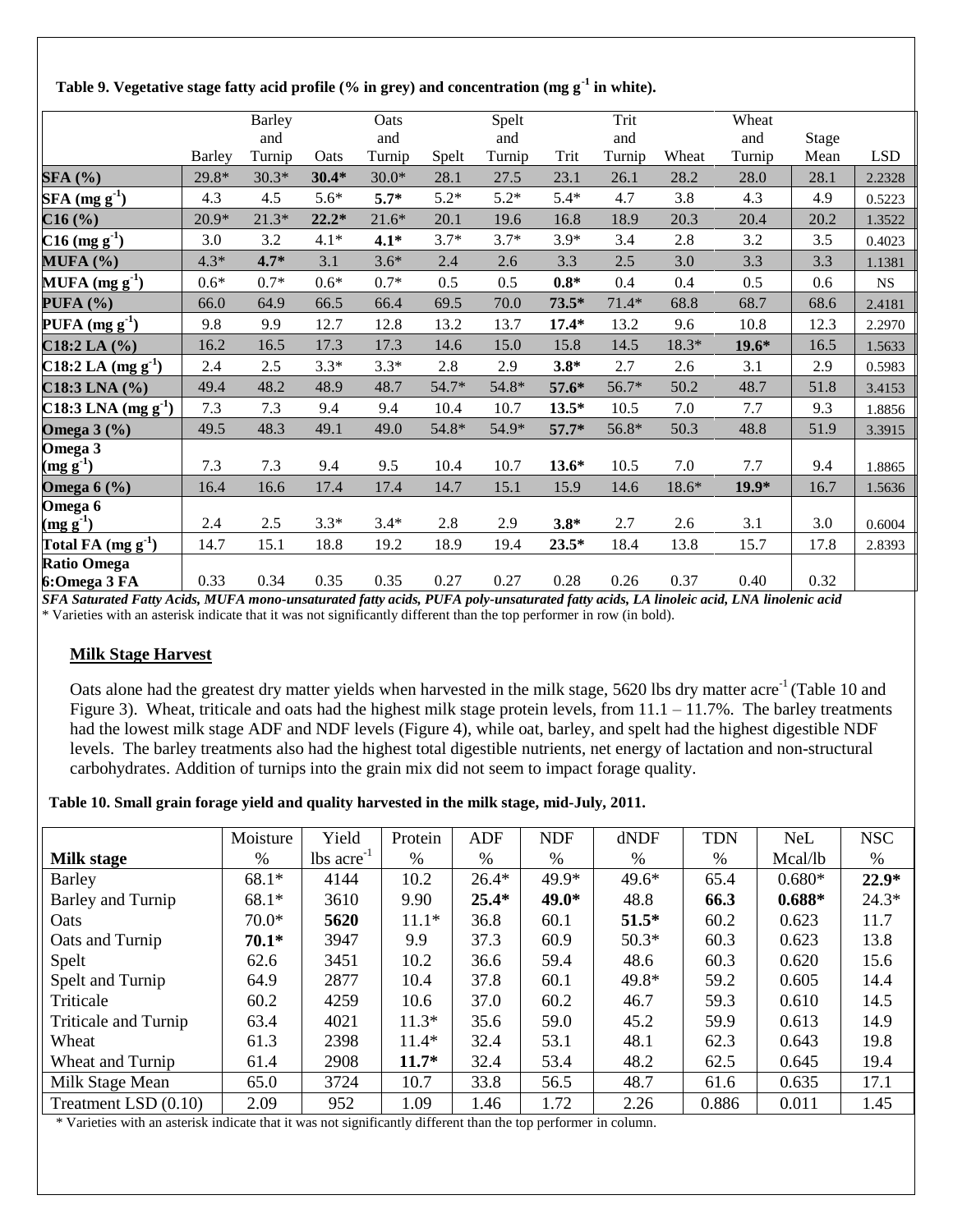

**Figure 3. Yield and protein of small grain forage and small grain/brassica mixtures at the milk stage.** *\*Treatments with the same letter did not differ significantly.*



**Figure 4. Neutral detergent fiber (NDF), acid detergent fiber (ADF), and non-structural carbohydrate (NSC) concentrations of small grain forage harvested in the milk stage.** *\*Treatments with the same letter did not differ significantly.*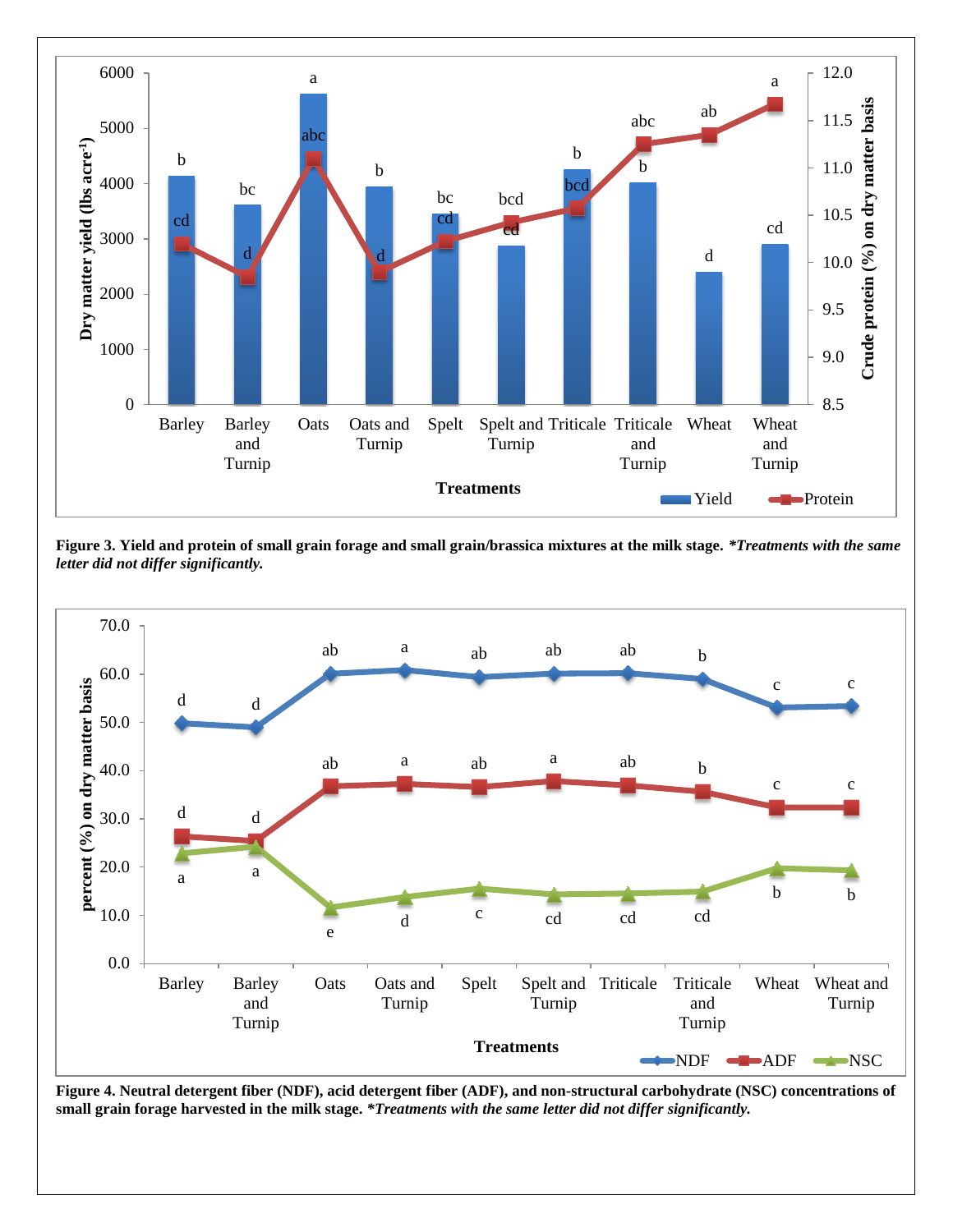Interestingly, during the milk stage harvest, there were no significant differences for forage fatty acid profile or concentrations between species (Table 11; Figure 7). Average total FA concentrations decreased slightly from the vegetative stage from 17.7 mg  $g^{-1}$  to 15.8 mg  $g^{-1}$  in the milk stage.

|                                                                                                                                |               | Barley |                                                                                    | Oats   |                                                                                                                                                        | Spelt  |                                                                                    | Triticale                                                                                                                    |       | Wheat                                                                                                                                                               |                         |            |
|--------------------------------------------------------------------------------------------------------------------------------|---------------|--------|------------------------------------------------------------------------------------|--------|--------------------------------------------------------------------------------------------------------------------------------------------------------|--------|------------------------------------------------------------------------------------|------------------------------------------------------------------------------------------------------------------------------|-------|---------------------------------------------------------------------------------------------------------------------------------------------------------------------|-------------------------|------------|
|                                                                                                                                |               | and    |                                                                                    | and    |                                                                                                                                                        | and    |                                                                                    | and                                                                                                                          |       | and                                                                                                                                                                 | Stage                   |            |
|                                                                                                                                | <b>Barley</b> | Turnip | Oats                                                                               | Turnip | Spelt                                                                                                                                                  | Turnip | Trit                                                                               | Turnip                                                                                                                       | Wheat | Turnip                                                                                                                                                              | Mean                    | <b>LSD</b> |
| SFA(%)                                                                                                                         | 28.0          | 26.6   | 28.1                                                                               | 28.9   | 26.5                                                                                                                                                   | 28.3   | 28.2                                                                               | 29.6                                                                                                                         | 27.6  | 29.4                                                                                                                                                                | 28.1                    | <b>NS</b>  |
| $SFA$ (mg g <sup>-1</sup> )                                                                                                    | 4.4           | 4.5    | 5.2                                                                                | 3.9    | 4.2                                                                                                                                                    | 4.2    | 4.0                                                                                | 4.6                                                                                                                          | 4.0   | 4.1                                                                                                                                                                 | 4.3                     | <b>NS</b>  |
| C16(%)                                                                                                                         | 21.4          | 20.5   | 21.4                                                                               | 22.0   | 20.5                                                                                                                                                   | 21.1   | 21.1                                                                               | 22.0                                                                                                                         | 21.2  | 22.1                                                                                                                                                                | 21.3                    | <b>NS</b>  |
| $C16$ (mg g <sup>-1</sup> )                                                                                                    | 3.3           | 3.4    | 3.9                                                                                | 3.0    | 3.2                                                                                                                                                    | 3.1    | 3.0                                                                                | 3.5                                                                                                                          | 3.1   | 3.1                                                                                                                                                                 | 3.3                     | <b>NS</b>  |
| MUFA (%)                                                                                                                       | 12.4          | 15.3   | 15.4                                                                               | 9.6    | 13.7                                                                                                                                                   | 13.6   | 14.0                                                                               | 13.3                                                                                                                         | 13.4  | 10.2                                                                                                                                                                | 13.1                    | <b>NS</b>  |
| MUFA $(mg g-1)$                                                                                                                | 2.4           | 3.0    | 3.2                                                                                | 1.3    | 2.4                                                                                                                                                    | 2.3    | 2.2                                                                                | 2.7                                                                                                                          | 2.6   | 1.5                                                                                                                                                                 | 2.4                     | <b>NS</b>  |
| PUFA (%)                                                                                                                       | 59.6          | 58.1   | 56.5                                                                               | 61.5   | 59.8                                                                                                                                                   | 58.1   | 57.9                                                                               | 57.1                                                                                                                         | 58.9  | 60.3                                                                                                                                                                | 58.8                    | <b>NS</b>  |
| $\left  \text{PUFA} \left( \text{mg g}^1 \right) \right $                                                                      | 9.3           | 9.8    | 10.6                                                                               | 8.4    | 9.5                                                                                                                                                    | 8.7    | 8.3                                                                                | 9.3                                                                                                                          | 8.8   | 8.7                                                                                                                                                                 | 9.1                     | <b>NS</b>  |
| $C18:2$ LA $(\%)$                                                                                                              | 30.7          | 34.3   | 33.1                                                                               | 32.4   | 34.5                                                                                                                                                   | 30.3   | 31.8                                                                               | 30.5                                                                                                                         | 31.4  | 32.7                                                                                                                                                                | 32.2                    | <b>NS</b>  |
| $C18:2$ LA (mg g <sup>-1</sup> )                                                                                               | 5.0           | 6.0    | 6.3                                                                                | 4.6    | 5.5                                                                                                                                                    | 4.7    | 4.6                                                                                | 5.3                                                                                                                          | 5.0   | 4.8                                                                                                                                                                 | 5.2                     | <b>NS</b>  |
| $C18:3$ LNA $(\% )$                                                                                                            | 28.8          | 23.7   | 23.3                                                                               | 28.9   | 25.2                                                                                                                                                   | 27.6   | 26.0                                                                               | 26.6                                                                                                                         | 27.4  | 27.5                                                                                                                                                                | 26.5                    | <b>NS</b>  |
| $C18:3$ LNA (mg g <sup>-1</sup> )                                                                                              | 4.3           | 3.8    | 4.3                                                                                | 3.9    | 3.9                                                                                                                                                    | 4.0    | 3.6                                                                                | 4.0                                                                                                                          | 3.8   | 3.9                                                                                                                                                                 | 4.0                     | <b>NS</b>  |
| Omega $3\left(\frac{9}{6}\right)$                                                                                              | 28.9          | 23.7   | 23.4                                                                               | 28.9   | 25.2                                                                                                                                                   | 27.7   | 26.0                                                                               | 26.6                                                                                                                         | 27.5  | 27.5                                                                                                                                                                | 26.5                    | <b>NS</b>  |
| Omega $3 \text{ (mg g}^1)$                                                                                                     | 4.3           | 3.9    | 4.3                                                                                | 3.9    | 3.9                                                                                                                                                    | 4.0    | 3.6                                                                                | 4.0                                                                                                                          | 3.8   | 3.9                                                                                                                                                                 | 4.0                     | <b>NS</b>  |
| Omega $6$ (%)                                                                                                                  | 30.7          | 34.4   | 33.2                                                                               | 32.6   | 34.6                                                                                                                                                   | 30.5   | 31.9                                                                               | 30.5                                                                                                                         | 31.5  | 32.8                                                                                                                                                                | 32.3                    | <b>NS</b>  |
| Omega 6 $(mg g1)$                                                                                                              | 5.0           | 6.0    | 6.3                                                                                | 4.6    | 5.5                                                                                                                                                    | 4.7    | 4.7                                                                                | 5.3                                                                                                                          | 5.0   | 4.8                                                                                                                                                                 | 5.2                     | <b>NS</b>  |
| Total FA $(mg g-1)$                                                                                                            | 16.1          | 17.3   | 19.0                                                                               | 13.7   | 16.1                                                                                                                                                   | 15.2   | 14.5                                                                               | 16.6                                                                                                                         | 15.5  | 14.4                                                                                                                                                                | 15.8                    | <b>NS</b>  |
| <b>Ratio Omega</b>                                                                                                             |               |        |                                                                                    |        |                                                                                                                                                        |        |                                                                                    |                                                                                                                              |       |                                                                                                                                                                     |                         |            |
| 6: Omega 3 FA<br>$G \mathbf{F} \cup G \cup G \cup G \cup G \mathbf{F} \cup G \cup G \cup G \cup G \cup G \cup G \cup G \cup G$ | 1.15          | 1.55   | 1.48<br>$\overline{a}$ $\overline{a}$ $\overline{a}$ $\overline{a}$ $\overline{a}$ | 1.18   | 1.40<br>$\mathbf{r}$ $\mathbf{r}$ $\mathbf{r}$ $\mathbf{r}$ $\mathbf{r}$ $\mathbf{r}$ $\mathbf{r}$ $\mathbf{r}$ $\mathbf{r}$ $\mathbf{r}$ $\mathbf{r}$ | 1.17   | 1.29<br>$\overline{a}$ $\overline{a}$ $\overline{a}$ $\overline{a}$ $\overline{a}$ | 1.33<br>$\mathbf{r}$ $\mathbf{r}$ $\mathbf{r}$ $\mathbf{r}$ $\mathbf{r}$ $\mathbf{r}$ $\mathbf{r}$ $\mathbf{r}$ $\mathbf{r}$ | 1.30  | 1.22<br>$\mathbf{r}$ $\mathbf{r}$ $\mathbf{r}$ $\mathbf{r}$ $\mathbf{r}$ $\mathbf{r}$ $\mathbf{r}$ $\mathbf{r}$ $\mathbf{r}$ $\mathbf{r}$ $\mathbf{r}$ $\mathbf{r}$ | 1.31<br>$\cdot$ $\cdot$ |            |

**Table 11. Milk stage fatty acid profile (% in grey) and concentration (mg g-1 in white).** 

*SFA Saturated Fatty Acids, MUFA mono-unsaturated fatty acids, PUFA poly-unsaturated fatty acids, LA linoleic acid, LNA linolenic acid* \* Varieties with an asterisk indicate that it was not significantly different than the top performer in row (in bold).

# **Soft Dough Stage Harvest**

Similar to the milk stage, oats alone were the highest yielding treatment when harvested during the soft dough stage (Table 12 and Figure 4). Oats yielded close to 7000 lbs dry matter acre<sup>-1</sup>, which is about 2000 lbs acre<sup>-1</sup> more than the next highest yielding treatment, barley + turnip. Barley, spelt + turnip, triticale + turnip, and the wheat treatments had the highest protein levels of the soft dough harvest. The barley treatments were the highest quality treatments with the lowest ADF, NDF, and highest dNDF, TDN, NeL and NSC. Barley appears to be a good choice for high quality forage when harvested in the milk or soft dough stage. Oats were the highest yielding small grain forage when harvested in the milk or soft dough stage. In most cases turnips did not seem to provide much quality benefit to the forage. There was a slight decline in fiber concentrations but mostly not significant.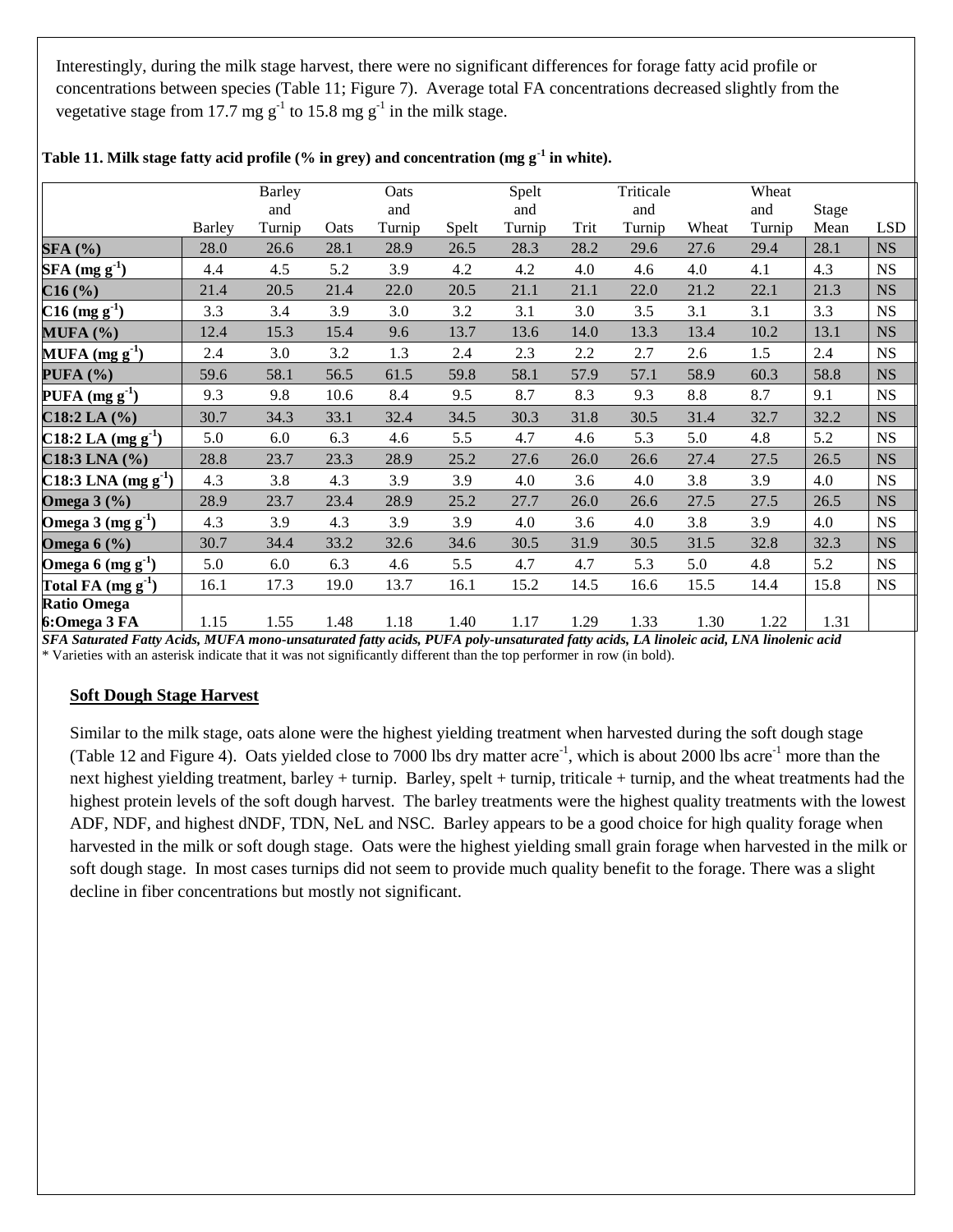| cerem grum jieni unu quang nar resteu ut inc sort uough staget mie ourjt eurij riugust 2011. |          |                          |               |         |               |             |            |            |            |  |  |
|----------------------------------------------------------------------------------------------|----------|--------------------------|---------------|---------|---------------|-------------|------------|------------|------------|--|--|
|                                                                                              | Moisture | Yield                    | Protein       | ADF     | <b>NDF</b>    | <b>DNDF</b> | <b>TDN</b> | <b>NeL</b> | <b>NSC</b> |  |  |
| Soft dough stage                                                                             | $\%$     | $lbs$ acre <sup>-1</sup> | $\frac{0}{0}$ | $\%$    | $\frac{0}{0}$ | $\%$        | $\%$       | Mcal/lb    | $\%$       |  |  |
| <b>Barley</b>                                                                                | 49.3     | 4941                     | $10.4*$       | $24.6*$ | $48.5*$       | 49.4*       | $65.7*$    | $0.680*$   | $24.7*$    |  |  |
| Barley and Turnip                                                                            | 47.2     | 5079                     | 9.9           | $23.8*$ | $47.5*$       | $50.6*$     | 66.8*      | $0.693*$   | $26.5*$    |  |  |
| <b>Oats</b>                                                                                  | $61.6*$  | 6935                     | 8.8           | 35.3    | 60.4          | 47.0        | 61.6       | 0.638      | 17.6       |  |  |
| Oats and Turnip                                                                              | $54.2*$  | 4996                     | 8.9           | 32.5    | 57.1          | 47.0        | 64.0       | 0.665      | 20.6       |  |  |
| Spelt                                                                                        | 53.9*    | 2853                     | 9.5           | 33.7    | 58.8          | 41.9        | 61.0       | 0.628      | 19.0       |  |  |
| Spelt and Turnip                                                                             | 46.4     | 3618                     | $10.4*$       | 32.3    | 56.3          | 42.5        | 62.1       | 0.640      | 20.5       |  |  |
| Triticale                                                                                    | 50.3     | 3853                     | 9.3           | 33.4    | 59.5          | 41.6        | 60.8       | 0.625      | 18.7       |  |  |
| <b>Triticale and Turnip</b>                                                                  | $55.6*$  | 3879                     | $10.3*$       | 31.1    | 57.2          | 42.6        | 62.0       | 0.640      | 19.8       |  |  |
| Wheat                                                                                        | 48.6     | 3672                     | $11.4*$       | 30.1    | 52.0          | 45.2        | 62.4       | 0.645      | 22.0       |  |  |
| Wheat and Turnip                                                                             | 49.6     | 4136                     | $11.3*$       | 29.8    | 52.7          | 44.3        | 62.6       | 0.643      | 21.8       |  |  |
| Soft Dough Mean                                                                              | 51.7     | 4396                     | 10.0          | 30.7    | 55.0          | 45.2        | 62.9       | 0.650      | 21.1       |  |  |
| Treatment LSD (0.10)                                                                         | 7.76     | 1261                     | 1.19          | 3.55    | 3.78          | 2.19        | 2.34       | 0.026      | 3.06       |  |  |

**Table 12. Cereal grain yield and quality harvested at the soft dough stage, late-July, early-August 2011.**

\* Varieties with an asterisk indicate that it was not significantly different than the top performer in column.



**Figure 5. Yield and crude protein (CP) of small grain forage and small grain/brassica mixtures harvested in the soft dough stage.** *\*Treatments with the same letter did not differ significantly.*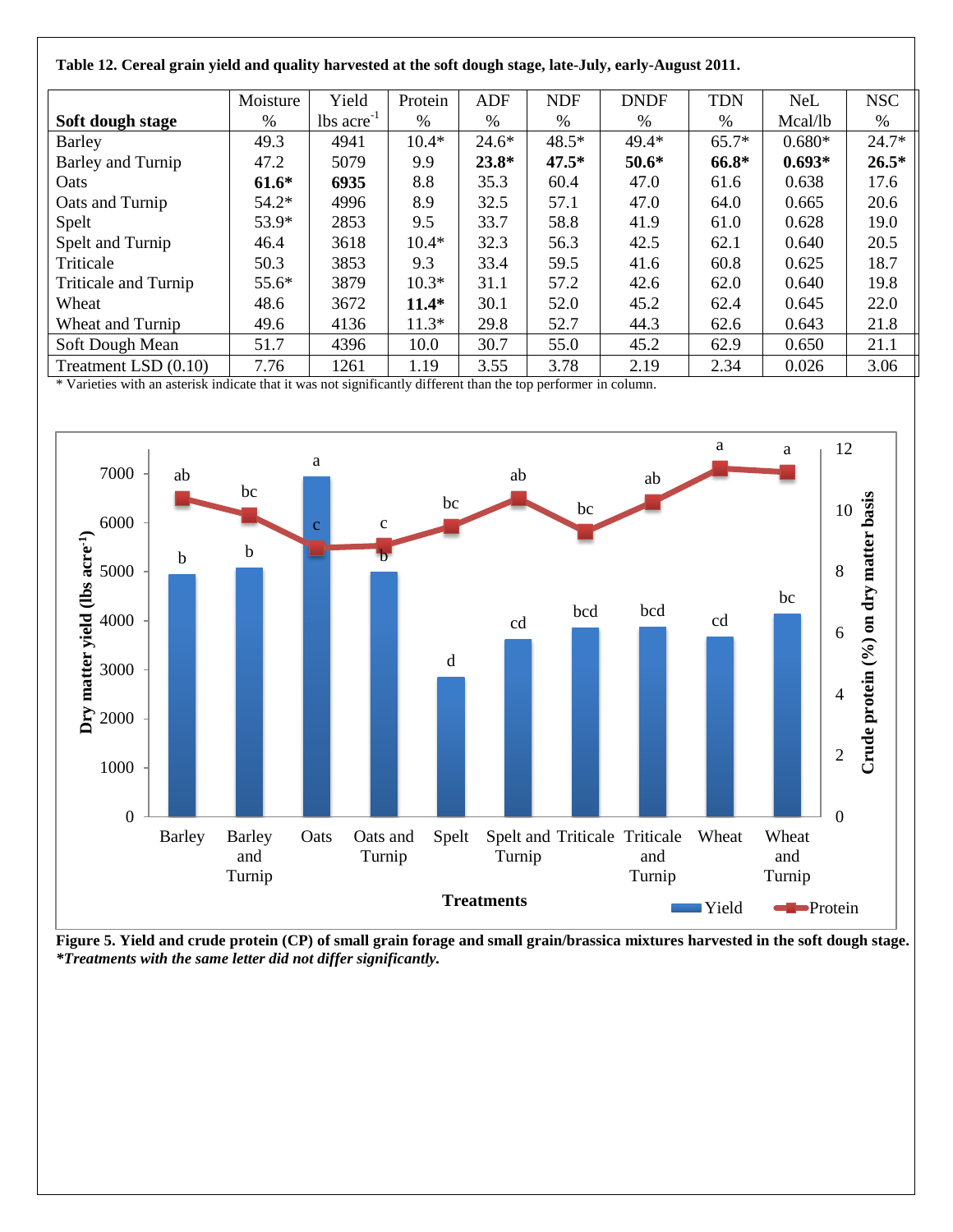

**Figure 6. Neutral detergent fiber (NDF), acid detergent fiber (ADF), and non-structural carbohydrate (NSC) concentrations of small grain forage harvested in the soft dough stage.** *\*Treatments with the same letter did not differ significantly.*

During the soft dough harvest, levels of the Omega 3 FA, LNA, decreased significantly from earlier harvests (Table 13; Figure 7). However, the triticale and spelt treatments had higher amounts of LNA than the other species (Table 13; Figure 7). Barley and turnip had the next highest amount of total FA with 21.7 mg  $g^{-1}$ .

| Table 13. Soft dough stage fatty acid profile $%$ in grey) and concentration (mg g <sup>-1</sup> in white). |                  |          |       |                     |       |                  |           |                    |        |  |  |
|-------------------------------------------------------------------------------------------------------------|------------------|----------|-------|---------------------|-------|------------------|-----------|--------------------|--------|--|--|
|                                                                                                             | Barley           |          | Oats  |                     | Spelt |                  | Triticale |                    | Wheat  |  |  |
|                                                                                                             | and              |          | and   |                     | and   |                  | and       |                    | and    |  |  |
| $D$ onlare                                                                                                  | $T_{\rm{trans}}$ | $\Gamma$ | Tumin | $C_{\text{max}}$ 14 | Tumin | $T_{\text{out}}$ | Tumin     | $W/L_{\text{out}}$ | Tumin. |  |  |

|                      |                                                                                                                                                                                                                                                                  | <b>Barley</b> |         | Oats    |         | Spelt   |         | Triticale |         | Wheat   |        |            |
|----------------------|------------------------------------------------------------------------------------------------------------------------------------------------------------------------------------------------------------------------------------------------------------------|---------------|---------|---------|---------|---------|---------|-----------|---------|---------|--------|------------|
|                      |                                                                                                                                                                                                                                                                  | and           |         | and     |         | and     |         | and       |         | and     | Specie |            |
|                      | <b>Barley</b>                                                                                                                                                                                                                                                    | Turnip        | Oats    | Turnip  | Spelt   | Turnip  | Trit    | Turnip    | Wheat   | Turnip  | s Mean | <b>LSD</b> |
| SFA(%)               | 26.1                                                                                                                                                                                                                                                             | 26.6          | 25.5    | 24.1    | $29.3*$ | 27.8*   | $27.9*$ | $27.2*$   | 25.7    | 25.3    | 26.6   | 3.32       |
| $SFA$ (mg g-1)       | 5.10                                                                                                                                                                                                                                                             | 5.70*         | $6.80*$ | $6.50*$ | 3.90    | 5.40    | 4.10    | 4.60      | 3.70    | 3.90    | 5.00   | 1.36       |
| C16(%)               | 20.6                                                                                                                                                                                                                                                             | $21.3*$       | 19.3    | 19.1    | $22.2*$ | $21.7*$ | $21.2*$ | 20.6      | 20.4    | 20.5    | 20.7   | 1.24       |
|                      |                                                                                                                                                                                                                                                                  |               |         |         |         |         |         |           |         |         |        | 1.147      |
| $C16$ (mg g-1)       | 4.10                                                                                                                                                                                                                                                             | $4.60*$       | $5.20*$ | $5.10*$ | 3.00    | $4.2*$  | 3.10    | 3.50      | 3.00    | 3.20    | 3.90   | 6          |
| MUFA (%)             | 17.4                                                                                                                                                                                                                                                             | 15.2          | $30.1*$ | $28.0*$ | 16.4    | 17.9    | 14.1    | 17.0      | 15.9    | 16.2    | 18.8   | 5.03       |
| MUFA (mg g)          | 3.40                                                                                                                                                                                                                                                             | 3.30          | $8.50*$ | 8.10*   | 2.20    | 3.5     | 2.30    | 3.60      | 2.40    | 2.60    | 4.00   | 2.48       |
| PUFA $(%)$           | $56.5*$                                                                                                                                                                                                                                                          | 58.1*         | 44.4    | 47.8    | 54.2    | 54.2    | 58.0*   | 55.9*     | 58.3*   | 58.5*   | 54.6   | 3.99       |
| PUFA (mg g)          | $11.3*$                                                                                                                                                                                                                                                          | 12.7*         | $12.5*$ | $13.0*$ | 7.40    | $10.6*$ | 8.90    | 9.60      | 8.70    | 9.20    | 10.4   | 3.19       |
| <b>C18:2 LA</b>      | $49.2*$                                                                                                                                                                                                                                                          | $51.1*$       | 38.5    | 42.3    | 44.4    | 44.4    | 47.6    | 45.7      | 49.1*   | $50.0*$ | 46.2   | 3.45       |
| <b>C18:2 LA</b>      | 9.90*                                                                                                                                                                                                                                                            | $11.1*$       | $11.0*$ | $11.6*$ | 6.10    | $8.8*$  | 7.40    | 8.00      | 7.30    | 7.90    | 8.90   | 3.10       |
| $C18:3$ LNA $(\% )$  | 7.30                                                                                                                                                                                                                                                             | 6.90          | 5.80    | 5.50    | $9.70*$ | 9.7*    | $10.2*$ | $10.0*$   | $9.10*$ | $8.40*$ | 8.30   | 2.36       |
| $C18:3$ LNA (mg g)   | 1.40                                                                                                                                                                                                                                                             | 1.50          | 1.50    | 1.40    | 1.30    | 1.8     | 1.50    | 1.60      | 1.30    | 1.30    | 1.50   | <b>NS</b>  |
| Omega $3$ FA $(\% )$ | 7.30                                                                                                                                                                                                                                                             | 6.90          | 5.80    | 5.50    | 9.80*   | $9.7*$  | $10.2*$ | $10.1*$   | $9.10*$ | $8.40*$ | 8.30   | 2.38       |
| Omega 3 FA (mg g)    | 1.40                                                                                                                                                                                                                                                             | 1.50          | 1.50    | 1.40    | 1.30    | $1.8*$  | 1.50    | $1.60*$   | 1.30    | 1.30    | 1.50   | <b>NS</b>  |
| Omega 6 FA $(\% )$   | 49.2*                                                                                                                                                                                                                                                            | $51.2*$       | 38.6    | 42.3    | 44.5    | 44.5    | 47.8*   | 45.8      | 49.2*   | $50.1*$ | 46.3   | 3.46       |
| Omega 6 FA (mg g)    | $9.90*$                                                                                                                                                                                                                                                          | $11.2*$       | $11.0*$ | $11.6*$ | 6.10    | $8.8*$  | 7.40    | 8.00      | 7.30    | 7.90    | 8.90   | 3.10       |
| Total FA (mg g)      | 19.9                                                                                                                                                                                                                                                             | 21.7*         | $27.8*$ | $27.7*$ | 13.5    | 19.5    | 15.3    | 17.8      | 14.8    | 15.7    | 19.4   | 6.74       |
| <b>Ratio Omega</b>   |                                                                                                                                                                                                                                                                  |               |         |         |         |         |         |           |         |         |        |            |
| 6: Omega 3 FA        | 6.85                                                                                                                                                                                                                                                             | 7.43          | 7.09    | 8.11    | 4.62    | 4.75    | 4.94    | 5.09      | 5.51    | 5.95    | 6.03   |            |
|                      |                                                                                                                                                                                                                                                                  |               |         |         |         |         |         |           |         |         |        |            |
|                      | SFA Saturated Fatty Acids, MUFA mono-unsaturated fatty acids, PUFA poly-unsaturated fatty acids, LA linoleic acid, LNA linolenic acid<br>$*$ Variaties with an acterisk indicate that it was not significantly different than the top performer in row (in hold) |               |         |         |         |         |         |           |         |         |        |            |

Varieties with an asterisk indicate that it was not significantly different than the top performer in row (in bold).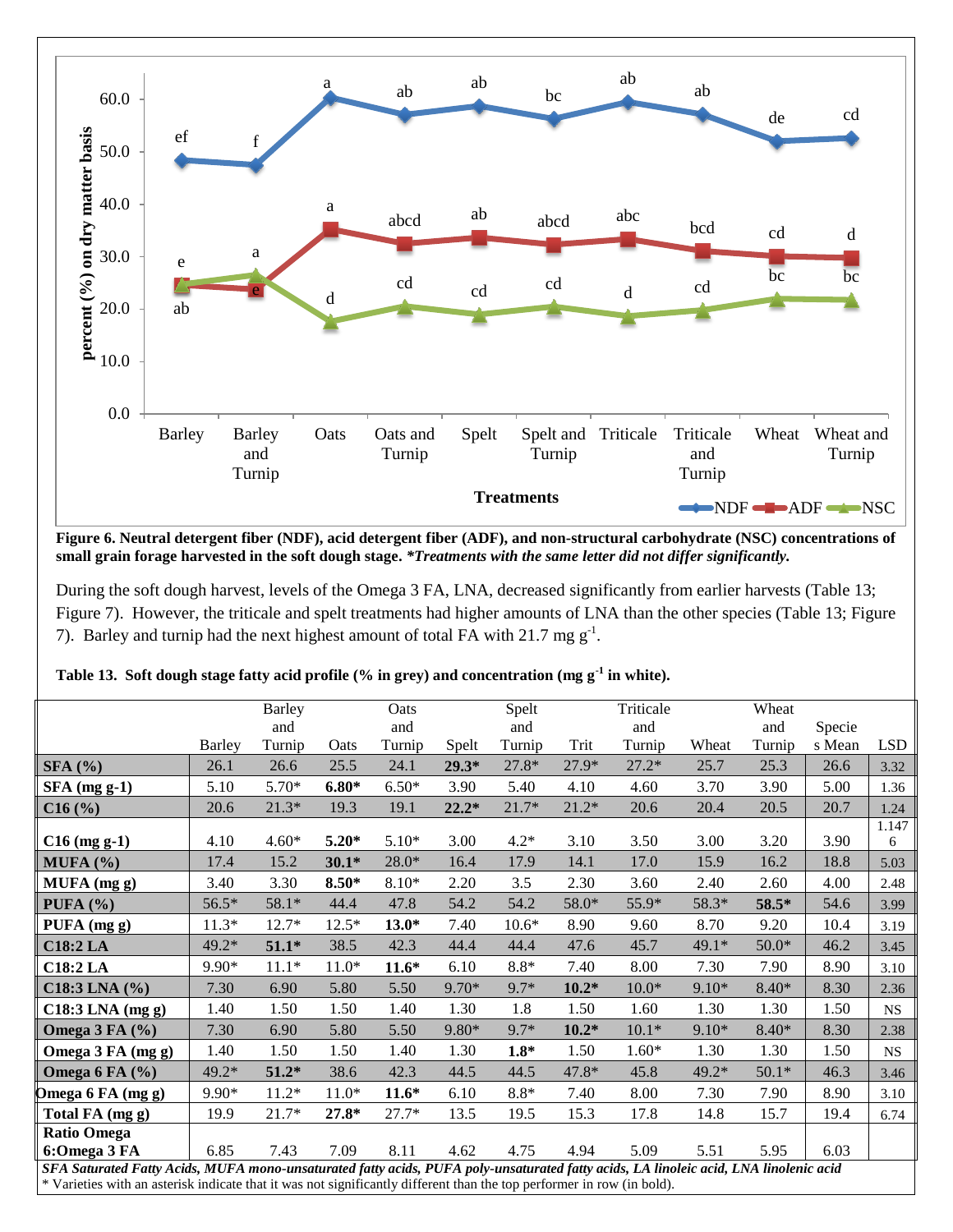

**Figure 7. Omega 3 fatty acid profile of small grain forages at three harvest stages.**

# **REFERENCE**

Sukhija, P. S., and D. L. Palmquist. 1988. Rapid method for determination of total fatty-acid content and composition of feedstuffs and feces. *J. Agric. Food Chem.* 36: 1202‐1206.

# **ACKNOWLEDGEMENTS**

UVM Extension would like to thank Roger Rainville and the staff at Borderview Farm for their generous help with this research trial. Special thanks to Amber Domina, Chantel Cline, Savanna Kittell-Mitchell, Katie Blair, and Laura Madden for their assistance with data collection and entry.